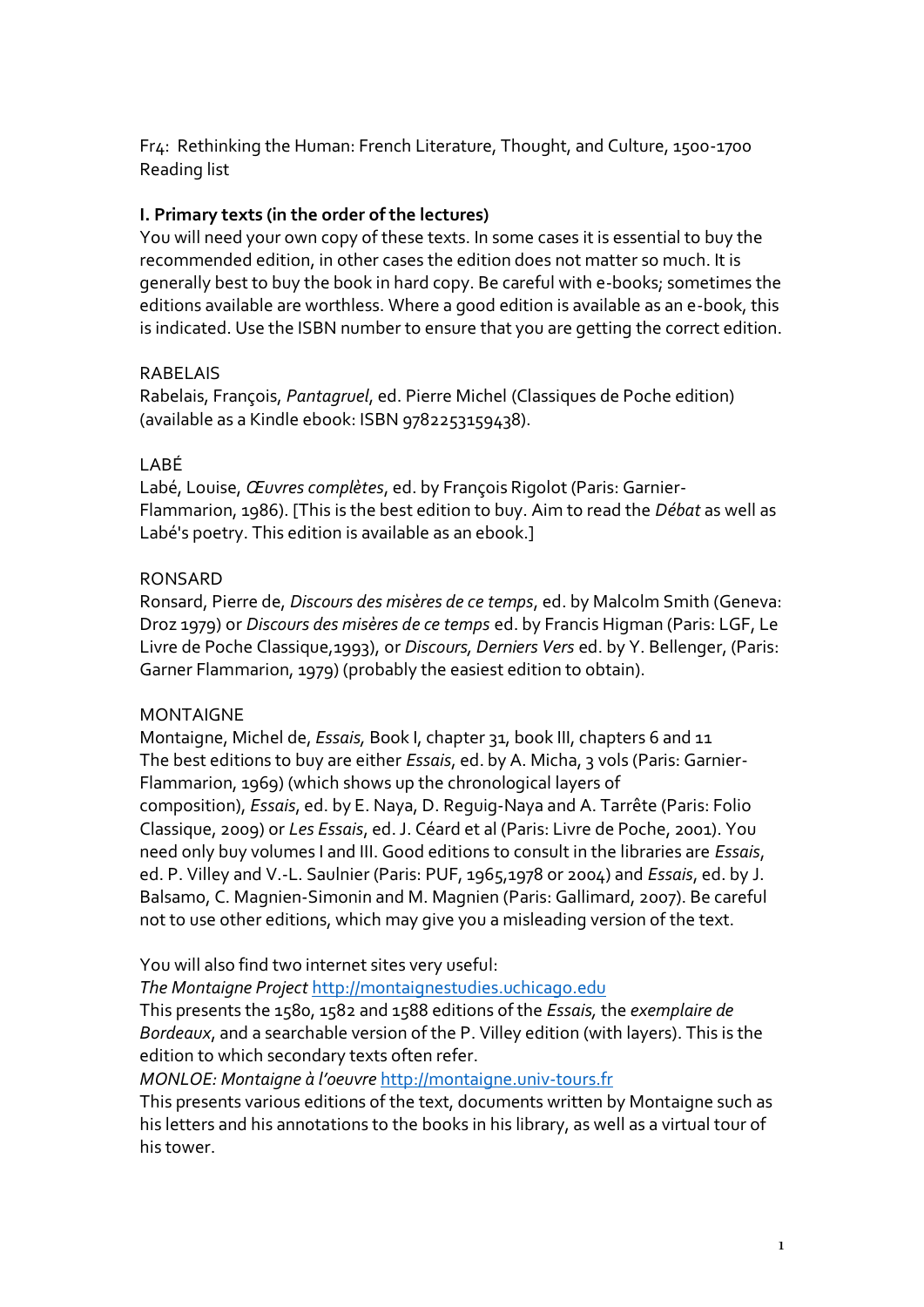#### MOLIÈRE

Molière, *Le Tartuffe*, *Le Misanthrope*, *Le Bourgeois Gentilhomme* (separate paperback editions: *Le Tartuffe*, and *Le Misanthrope*, are published together, along with *Dom Juan*, in an edition by Georges Couton, Folio Classique (Paris: Gallimard, 1973).

To consult in the library: Molière, *Oeuvres complètes*, ed. by Georges Forestier, Claude Bourqui, and Edric Caldecott, 2 vols, Bibliothèque de la Pléiade (Paris: Gallimard, 2010).

#### RACINE

Racine, Jean, *Andromaque*, *Britannicus*, *Bérénice* (separate editions or in *Racine, Théâtre complet*, ed. by Jean-Pierre Collinet, Collection Folio (Paris: Gallimard, 1983, vol. I).

To consult in the library: *Racine, Œuvres complètes,* vol. I, *Théàtre-Poésie*, ed. by Georges Forestier, Bibliothèque de la Pléiade (Paris: Gallimard, 1999).

#### PASCAL

Pascal, Blaise, *Pensées*, ed. Gérard Ferreyrolles and Philippe Sellier, Le Livre de poche classique (Paris: Libraire Générale Française, 2000). [In this case, it makes a good deal of difference which edition you get, because the fragments have different numbers in different editions. The best editions are based on the original copies of Pascal's manuscript. The recommended edition uses the numbering introduced by Philippe Sellier. It has excellent notes.

An older edition, ed. Louis Lafuma (Paris: Seuil, 1962) has a different numbering, and no notes. However, you will still find references to Lafuma numbers in some works of secondary literature. The Folio edition by Michel Le Guern is good, but has yet another numbering, which has not really caught on among scholars; it is therefore more difficult to use with secondary literature.

All these editions are based on the original copies. Avoid using editions with the yet older Brunschvicg numbering (e.g. Garnier-Flammarion): here the arrangement and numbering are the work of the editor himself.]

To read in the library: *Pensées* in *Œuvres complètes*, ed. Michel Le Guern, 2 vols, Bibliothèque de la Pléiade (Paris: Gallimard, 1998-2000). This edition has superb notes, if you can overcome the difficulty of the unfamiliar numbering.

An excellent internet resource is: [http://www.penseesdepascal.fr/](about:blank) which has much explanatory material and commentary. But it is not a substitute for having your own copy of the text.

## LAFAYETTE

Lafayette, Madame de, *La Princesse de Clèves*, ed. Jean Mesnard (Paris: Garnier-Flammarion, 1996). A revised version of this edition appeared in 2019, featuring an interview with Marie Darieussecq. This edition is available as an ebook.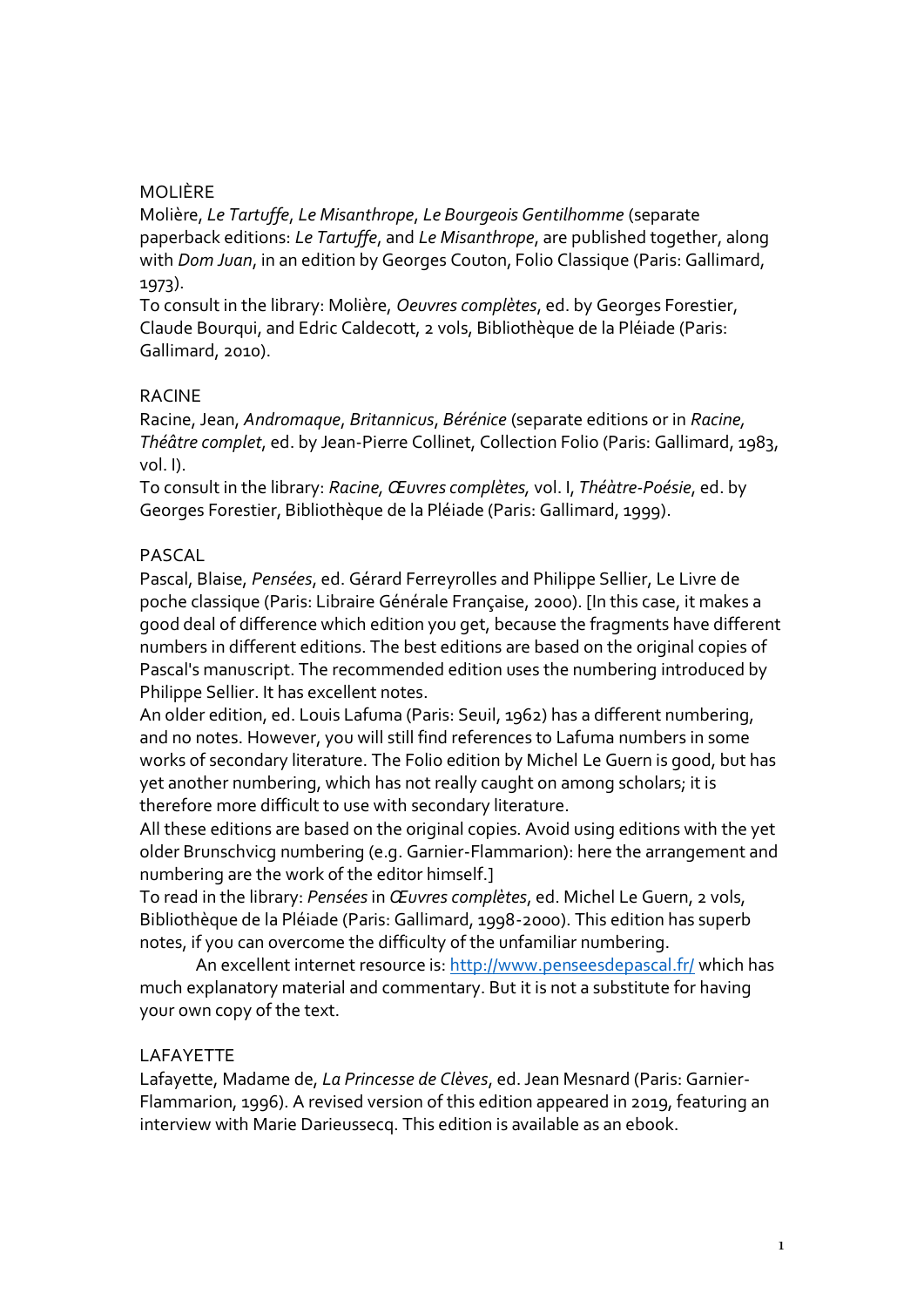## **II. General and Introductory Reading**

Burgwinkle, William, Nicholas Hammond, and Emma Wilson (eds), *The Cambridge History of French Literature* (Cambridge: Cambridge University Press, 2011). [contains chapters on many writers and aspects of the period]

Hammond, Nicholas, *Creative Tensions: An Introduction to Seventeenth-Century French Literature* (London: Duckworth, 1997) [Excellent.]

Hollier, Denis, ed., *[A New History of French Literature](about:blank)* (Cambridge, Mass.: Harvard University Press, 1989). [Contains interesting articles on a range of sixteenth century texts.]

Kay, Sarah, Cave, Terence, and Bowie, Malcolm, *[A Short History of French](about:blank)  [Literature](about:blank)* (Oxford: Clarendon Press, 2003). [See the sections by Cave on the sixteenth and seventeenth centuries.]

Kenny, Neil, *An Introduction to Sixteenth-Century French Literature and Thought: Other Times, Other Places* (London: Duckworth, 2008). [Excellent.]

Lestringant, Frank, Rieu, Josiane, and Tarrête, André, *Littérature francaise du XVIe siècle* (Paris: PUF, 2000). [Excellent introduction.]

Moriarty, Michael and Jeremy Jennings (eds), *The Cambridge History of French Thought* (Cambridge: Cambridge University Press, 2019). [contains chapters on many writers and aspects of the period.]

Tournon, André, and Bideaux, Michel, and Moreau, Henri, *Histoire de la littérature française du XVIe siècle* (Rennes: Presses Universitaires de Rennes, 2004). [Another excellent introduction.]

Zuber Roger et al., eds., *Littérature française du XVIIe siècle* (Paris: Presses Universitaires de Paris, 1992).

## **Technical and rhetorical terms**

France, Peter, *Rhetoric and truth in France: Descartes to Diderot* (Oxford, 1972). [\[Read chapter 1 for an introduction to rhetoric.](about:blank)]

Lanham, Richard, *A Handlist of Rhetorical Terms*, 2nd edition (Berkeley and Oxford: University of California Press, 1991). [For an introduction to figures of rhetoric which will help you study the period's writing.]

Sixteenth-century French

Ayres-Bennett, Wendy, *[A History of the French Language Through Texts](about:blank)* (London and New York: Routledge, 1996). [The section 'Renaissance French' provides a good way into the period's language.]

Greimas, Algirdas and Keane, Teresa, *Dictionnaire du moyen français: La Renaissance* (Paris: Larousse, 1992). [A concise dictionary of the period's language.]

## **History**

Beik, William, *[Absolutism and Society in Seventeenth-Century France](about:blank)* (Cambridge: Cambridge University Press, 1985).

Briggs, Robin, *Early Modern France, 1560-1715* (Oxford: Oxford University Press, 1998).

Holt, Mack*,* ed., *Renaissance and Reformation France, 1500-1648* (Oxford: Oxford University Press, 2002).

Jouanna, Arlette, *La France au XVIe siècle: 1483-1598* (Paris: PUF, 1996).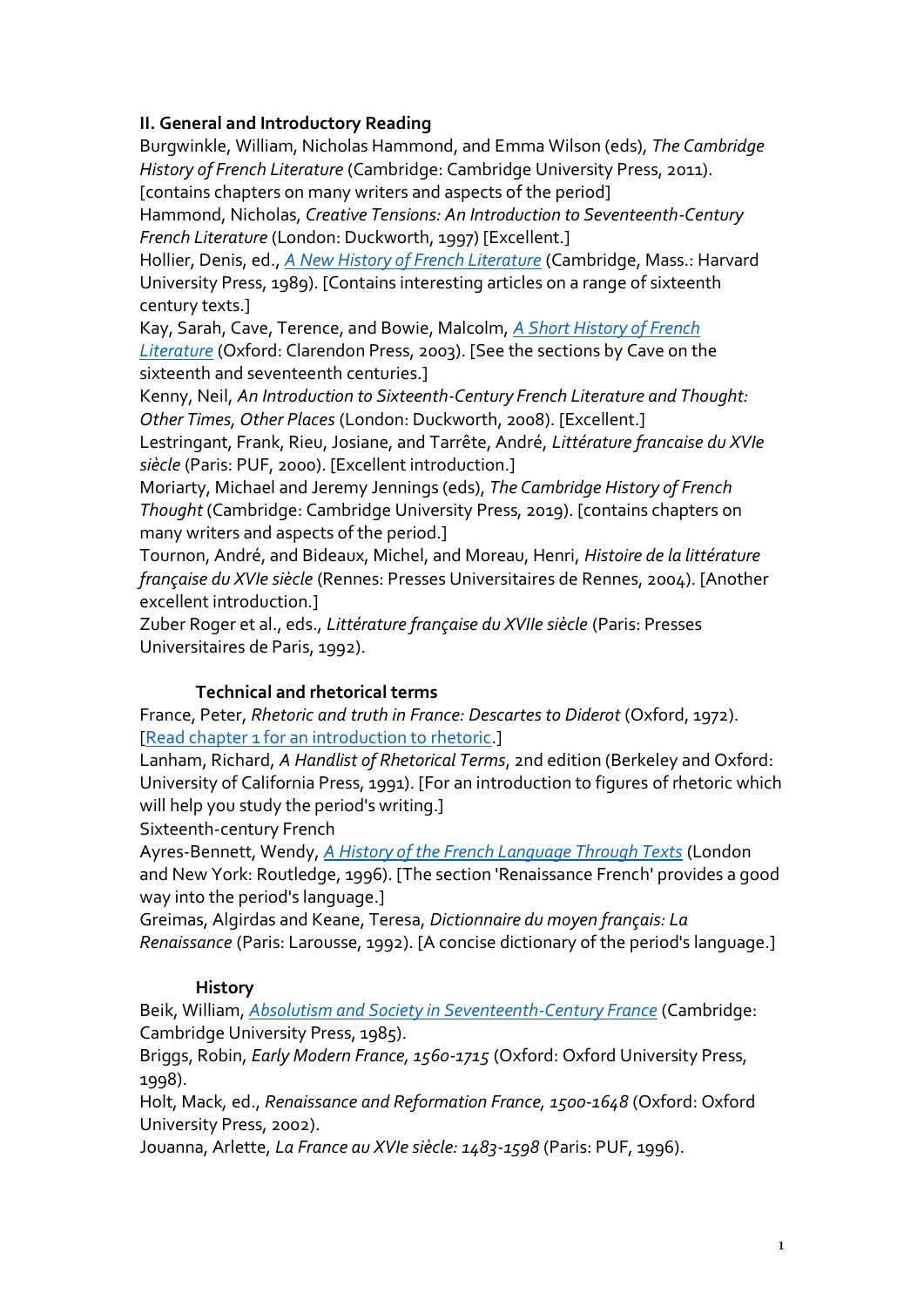Knecht, Robert, *The Rise and Fall of Renaissance France*, 2nd edition (Oxford and Malden, Mass.: Blackwell, 2001).

Mandrou, Robert, *La France aux XVIIe et XVIIIe siècles* (Paris: Presses Universitaires de France, 1967).

Salmon, John H. M., *Society in Crisis: France in the Sixteenth Century* (London: E. Benn, 1975).

## **Intellectual and cultural history**

Bénichou, Paul, *Morales du grand siècle* (Paris: Gallimard, 1948). Burke, Peter, *The Renaissance* (London: Longman, 1964). [Succinct, accessible introduction.]

Copenhaver, Brian P. and Schmitt, Charles B., eds., *Renaissance Philosophy* (Oxford: Oxford University Press, 1992).

Cruickshank, John, *French Literature and its Background, 2: The Seventeenth Century* (Oxford: Oxford University Press). [Introductory.]

Davis, Natalie Zemon, *Society and Culture in Early Modern France: Eight Essays*  (Stanford, CA: Stanford University Press, 1975).

Garber, Daniel and Ayers, Michael *The Cambridge History of Seventeenth-Century Philosophy, [volume 1](about:blank) and [volume 2](about:blank) (Cambridge: Cambridge University Press, 1998).* Goodman, Anthony and MacKay, Angus, eds.,*[The Impact of Humanism in Western](about:blank)* 

*[Europe](about:blank)* (London: Longman, 1990). [See especially chapter 1 ('The spread of Italian humanism'), chapter 6 ('Humanism in Italy'), and chapter 8 ('Humanism in France').] Grafton, Anthony and Jardine, Lisa, *From Humanism to the Humanities: Education and the Liberal Arts in Fifteenth- and Sixteenth-Century Europe* (London: Duckworth,

1986). [\[See chapter 2 \('Women humanists: education for what?'\)](about:blank).]

Grell, Chantal, *Histoire intellectuelle et culturelle de la France du Grand Siècle, 1654- 1715* (Nathan, 2000).

Harth, Erica, *Ideology and Culture in Seventeenth-Century France* (Ithaca: Cornell University Press, 1983).

Kelley, Donald R., *Renaissance Humanism* (Boston: Twayne, 1991). [Excellent, detailed introduction.]

Kenny, Anthony, *The Rise of Modern Philosophy* (Oxford: Oxford University Press, 2006).

Kraye, Jill, ed., *[The Cambridge Companion to Renaissance Humanism](about:blank)* (Cambridge: CUP, 1996). [See essays by Reeve, Mack, Hamilton, Kraye, Boutcher, Grafton. Some essays introductory, some more advanced.]

Mesnard, Jean, *La culture du XVIIe siècle: enquêtes et synthèses* (Paris: Presses Universitaires de France, 1992).

Rabil, Albert*,* ed., *Renaissance Humanism: Foundations, Forms and Legacy* (Philadelphia: University of Pennsylvania Press, 1988). [Advanced.] Schmitt, Charles and Skinner, Quentin, eds, *[Cambridge History of Renaissance](about:blank)  [Philosophy](about:blank)* (Cambridge: CUP, 1988). [See especially essay by Kristeller on humanism, pp. 113-37. Advanced.]

Stone, Harriet, *The Classical Model: Literature and Knowledge in 17th-Century France* (Ithaca and London: Cornell University Press, 1996).

Van Delft, Louis , *Littérature et anthropologie: nature humaine et caractère à l'âge classique* (Paris: Presses Universitaires de France, 1993).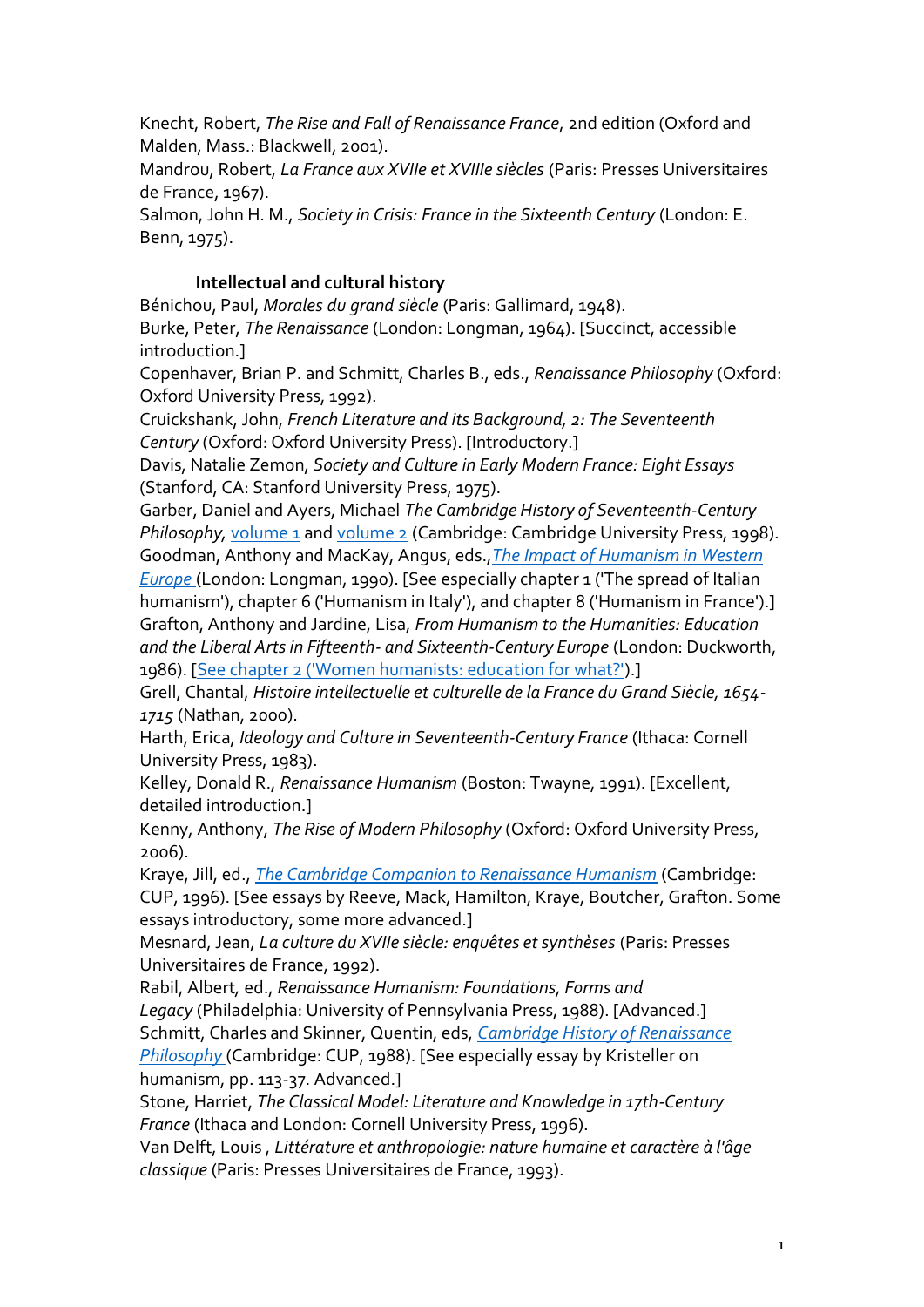Viala, Alain, *La France galante: essai historique sur une catégorie culturelle, de ses origines jusqu'à la Révolution* (Paris: PUF, 2018).

## **Religious history**

Chadwick, Owen, *The Reformation* (Harmondsworth: Penguin Books, 1964). [Introductory.] Delumeau, Jean, Thierry Wanegffelen, and Bernard Cottret, *Naissance et affirmation de la Réforme*, 11th edn (Paris: Presses Universitaires de France, 2012) Delumeau, Jean, and Monique Cottret, *Le Catholicisme entre Luther et Voltaire*, 7th edn (Paris: Presses Universitaires de France, 2010) Greengrass, Mark, *The French Reformation* (Oxford: Basil Blackwell, 1987). ——*France in the Age of Henri IV* (London: Longman, 1984). [Excellent.] Holt, Mack, *[The French Wars of Religion](about:blank)* (Cambridge: CUP, 1996). Holt, Mack, ed., *Renaissance and Reformation France* (Oxford: OUP, 2002). MacCulloch, Diarmaid, *Reformation: Europe's House Divided 1490-1700* (London: Penguin, 2004). [Read the sections on France and the general sections.]

# **III. Secondary reading for prescribed texts**

# RABELAIS

Bakhtin, Mikhail, *L'Œuvre de François Rabelais et la culture populaire au Moyen Age et sous la Renaissance* (Paris: Gallimard, 1982). [An interpretation you should know and think about. Also available in English, *Rabelais and his World* (Bloomington: Indiana University Press, 1984).]

Cave, Terence, ['Introduction'](about:blank) to the translation of *Gargantua and Pantagruel* by T. Urquhart and P. Le Motteux (Everyman's Library, 1994). [Very good concise introduction to Rabelais.]

Coleman, Dorothy, *Rabelais: A Critical Study in Prose Fiction* (London, 1971). Duval, Edwin, *The Design of Rabelais's 'Pantagruel'* (New Haven and London: Yale University Press, 1991); *The Design of Rabelais's 'Tiers livre'* (Geneva: Droz, 1997). [Clear and helpful.]

Febvre, Lucien, *Le Problème de l'incroyance au XVI<sup>e</sup> siècle: la religion de Rabelais*  (Paris: Albin Michel, 2003  $[x<sup>st</sup>$  publ. 1942]).

Gray, Floyd, *[Gender, Rhetoric and Print Culture in French Renaissance](about:blank)* 

*[Writing](about:blank)* (Cambridge: Cambridge University Press, 2000). [See chapter 1 on the *Tiers livre*).]

Heath, Michael J., *Rabelais* (New York: Medieval & Renaissance Texts & Studies, 1996). [A brief introduction.]

Jeanneret, Michel, *Le Défi des signes: Rabelais et la crise de l'interprétation à la Renaissance* (Orléans: Paradigme, 1994). [Helpful and thoughtful.]

Kritzman, Lawrence, *[The Rhetoric of Sexuality and the Literature of the French](about:blank)  [Renaissance](about:blank)* (Cambridge: Cambridge Univ. Press, 1991). [Chapters 2 and 10 on Rabelais.]

O'Brien, John, ed., *[The Cambridge Companion to Rabelais](about:blank)* (Cambridge: CUP, 2008). Schwarz, Jerome, *Irony and Ideology in Rabelais: Structures of Subversion* (Cambridge: Cambridge University Press, 1990).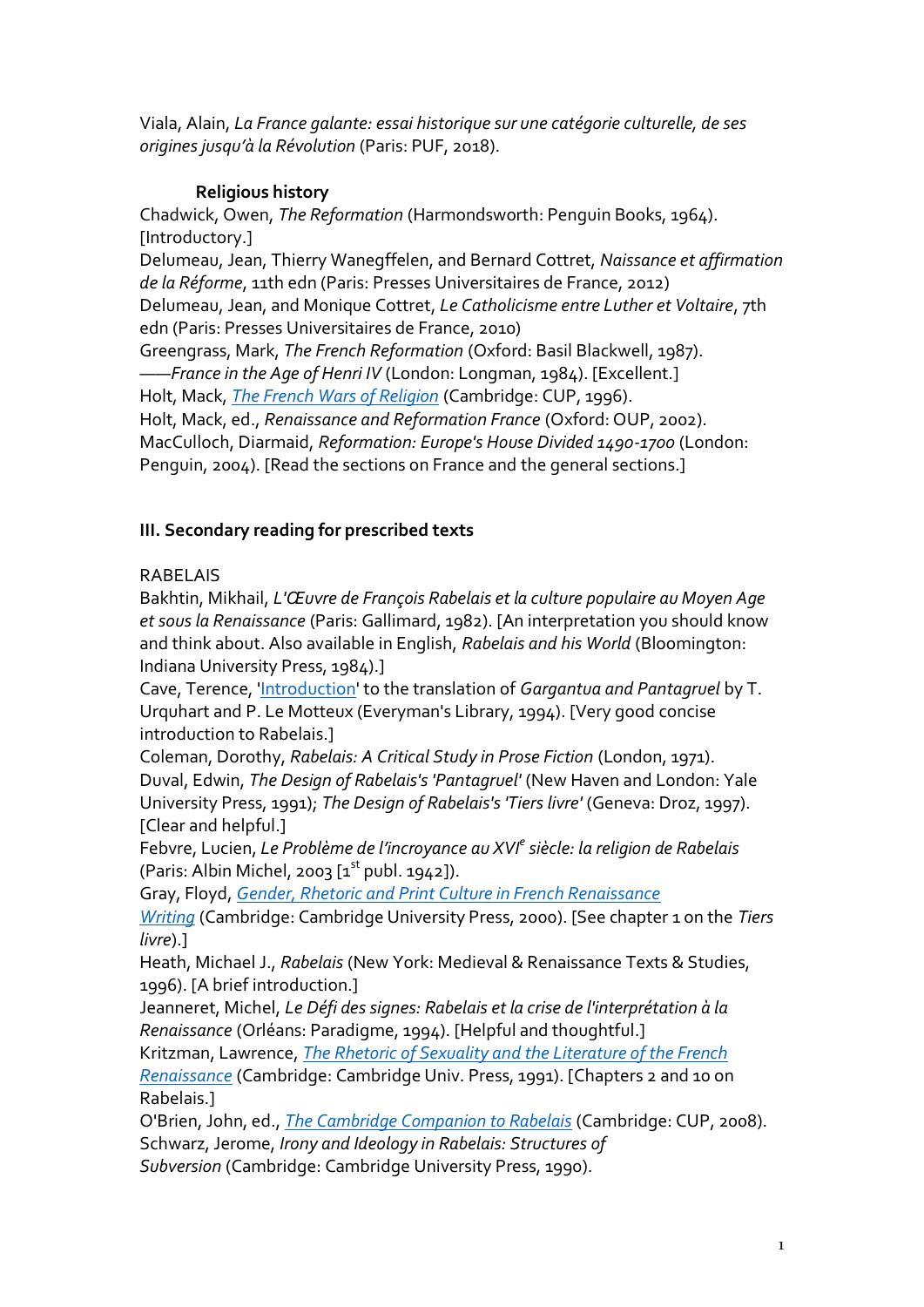Screech, Michael, *Rabelais* (London: Duckworth, 1979). [Indispensable source of information; use (with some caution, nonetheless) as a reference work.] Tournon, André, *'En sens agile': Les Acrobaties de l'esprit selon Rabelais* (Paris: Champion,1995). [Enjoyable to read once you're more confident about your own understanding of the text.]

# LABÉ

Baker, Deborah Lesko, *The Subject of Desire: Petrarchan Poetics and the Female Voice in Louise Labé* (West Lafayette: Purdue University Press, 1996). Berriot, Karine, *Louise Labé: La belle rebelle et le françois nouveau* (Paris: Seuil, 1985). Berriot-Salvadore, Evelyne*, Les Femmes dans la société française de la Renaissance* (Geneva: Droz, 1990). [Very interesting background.] Bridenthal, Renate and Koonz, Claudia, eds., *Becoming Visible: Women in European History*, (Boston: Houghton Mifflin, 1977). [See the essay by Joan Kelly-Gadol '[Did](about:blank)  [women have a Renaissance?'](about:blank) Again, very interesting context/ concepts.] Forster, Leonard, *The Icy Fire: Five Studies in European Petrarchism* (Cambridge: CUP, 1969). [A foundational critical text.]

Huchon, Mireille, *Louise Labé: Une créature de papier* (Geneva: Droz, 2006). [Contentious.]

Jondorf, Gillian, 'Petrarchan Variations in Pernette du Guillet and Louise Labé', *[Modern Language Review](about:blank)* 71 (1976), pp. 766-78. [An enlivening analysis.] Jones, Ann Rosalind, *The Currency of Eros: Women's Love Lyric in Europe 1540- 1620* (Bloomington: Indiana University Press). [Includes excellent discussions of Labé as well as of context and concepts.]

Kritzman, Laerence, ed., *Le Signe et le Texte: Études sur l'écriture au XVIe siècle en France* (Lexington, Kentucky: French Forum, 1990). [See essays by Rigolot and Charpentier on Labé.]

Mathieu-Castellani, Gisèle, *La Quenouille et la lyre* (Paris: Corti, 1998). [\[See chapter](about:blank)  [on Labé.](about:blank)]

Rigolot, François, *Louise Labé lyonnaise ou La Renaissance au féminin* (Paris: Champion, 1997). [An influencial and informative discussion.]

# RONSARD

# **General**

Bellenger, Yvonne, *La Pléiade,* Que sais-je? (Paris: PUF, 1978). [Introductory.] Castor, Graham, *Pléiade Poetics: A Study in Sixteenth-Century Thought and Terminology* (Cambridge: Cambridge University Press, 1964). Greene, Thomas, *The Light in Troy: Imitation and Discovery in Renaissance Poetry* (New Haven and London: Yale University Press, 1982).

# **Ronsard**

Cave, Terence, ed., *Ronsard the Poet* (London: Methuen, 1973). [See articles by Cave and Higman.]

Dassonville, Michel, ed., *Ronsard et Montaigne: écrivains engagés?* (Lexington: French Forum Publishers, 1989). [See article by Rigolot.]

Silver, Susan, ['The combative text: Ronsard's poetics of dissent \(1562-1563\)',](about:blank) *The Romanic Review*, 96, n° 2, 2005, 155-172.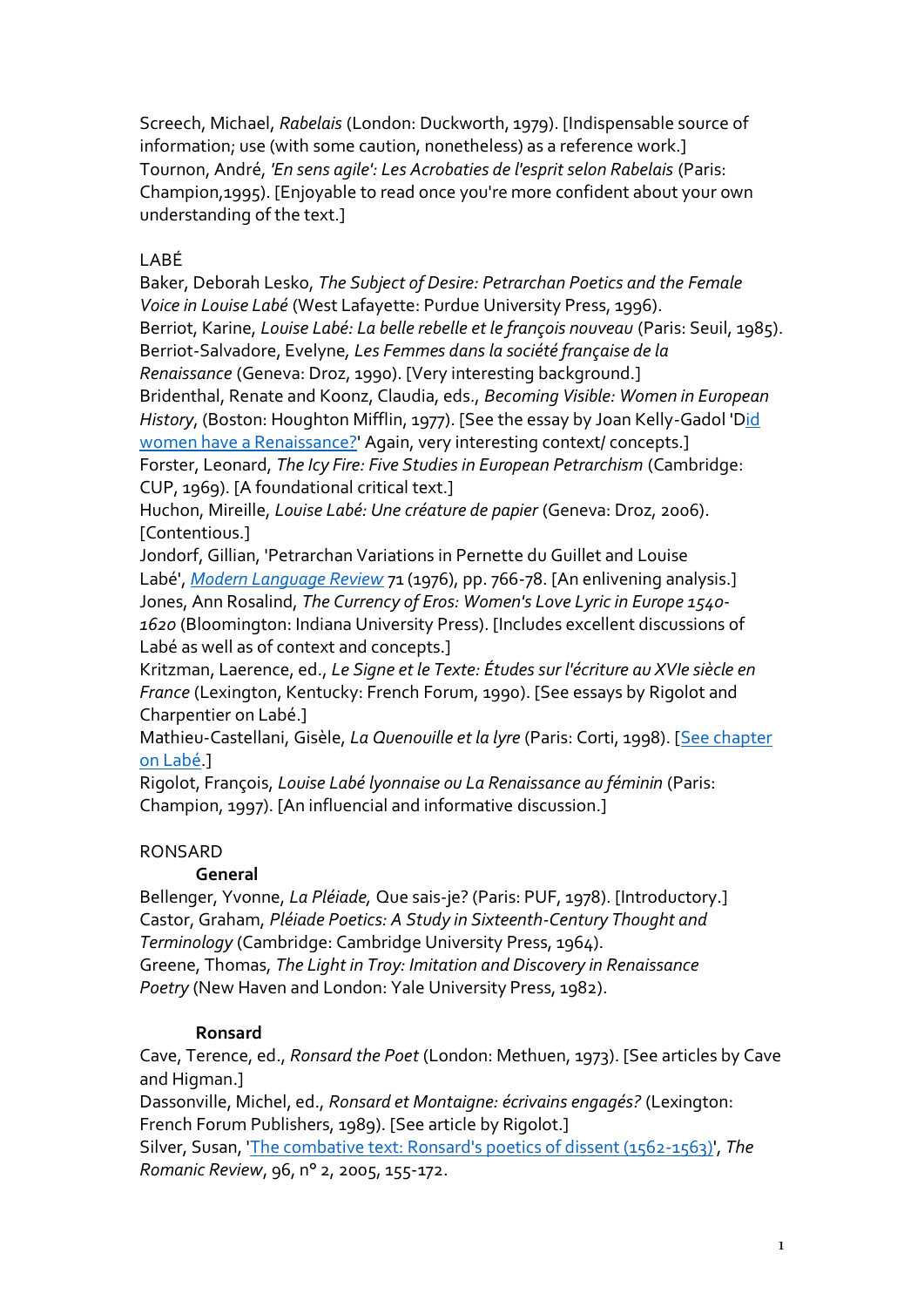Kennedy, William J., *Rhetorical Norms in Renaissance Literature* (New Haven and London: Yale University Press, 1978).

Quainton, Malcolm, *Ronsard's Ordered Chaos* (Manchester: Manchester University Press, 1980).

## MONTAIGNE

## **General**

Bakewell, Sarah, *How to Live: A Life of Montaigne in One Question and Twenty Attempts at an Answer* (London: Chatto & Windus, 2010). [Lively, accessible introduction]

Burke, Peter, *Montaigne*, Past Masters series (Oxford: Oxford University Press, 1981). [Introductory. Very useful]

Cave, Terence, *Montaigne*, How to Read series (London: Granta, 2007). [Outstanding introduction.]

Demonet, Marie-Luce, *Michel de Montaigne: 'Les Essais'* (Paris: Presses Universitaires de France, 1992). [Introductory]

Desan, Philippe, *The Oxford Handbook of Montaigne* (Oxford: OUP, 2016). Also available on line via IDiscover. [Excellent, comprehensive, very recent coverage] Frame, Donald M., *Montaigne: A Biography* (London: Hamilton, 1965)

Langer, Ulrich, ed., *[The Cambridge Companion to Montaigne](about:blank)* (Cambridge: CUP, 2005) [Excellent. Some essays introductory, others advanced.]

Lestringant, Frank, Rieu, Josiane and Tarrete, Alexandre, *Littérature française du XVIe siècle* (Paris: Presses Universitaires de France, 2000). [\[See pp. 374-97\]](about:blank)

McFarlane, Ian D. and Maclean, Ian, eds. *Montaigne: Essays in Memory of Richard Sayce* (Oxford, Clarendon Press, 1982). [Extremely useful.]

Sayce, Richard, *The Essays of Montaigne: A Critical Exploration* (London: Weidenfeld and Nicholson, 1972). [Extremely useful.]

Starobinski, Jean, *Montaigne en mouvement* (Paris: Gallimard, 1982). [Advanced, very interesting].

Tournon, André, *Montaigne en toutes lettres* (Paris: Bordas, 1989). [Very good introduction.]

## **Themes relevant to I.31, III.6 and III.11**

Philosophy, scepticism:

Brahami, Frédéric, *Le Scepticisme de Montaigne* (Paris: PUF, 1997). Hartle, Ann, *Michel de Montaigne: An Accidental Philososopher* (Cambridge: CUP, 2003)

Maclean, Ian, *Montaigne philosophe* (Paris: PUF, 1996).

Popkin, Richard, *[The History of Scepticism from Erasmus to Spinoza](about:blank)* (Berkeley: University of California Press, 1979).

Schmitt, Charles and Skinner, Quentin, eds., *[Cambridge History of Renaissance](about:blank)  [Philosophy](about:blank)* (Cambridge: CUP, 1988). [See chapters 11 and 18.]

Zalloua, Zahi (ed.), *Montaigne After Theory/Theory After Montaigne* (Seattle: University of Washington Press, 2009)

'Montaigne on Curiosity', in *The Oxford Handbook of* 

*Montaigne*, chapter 36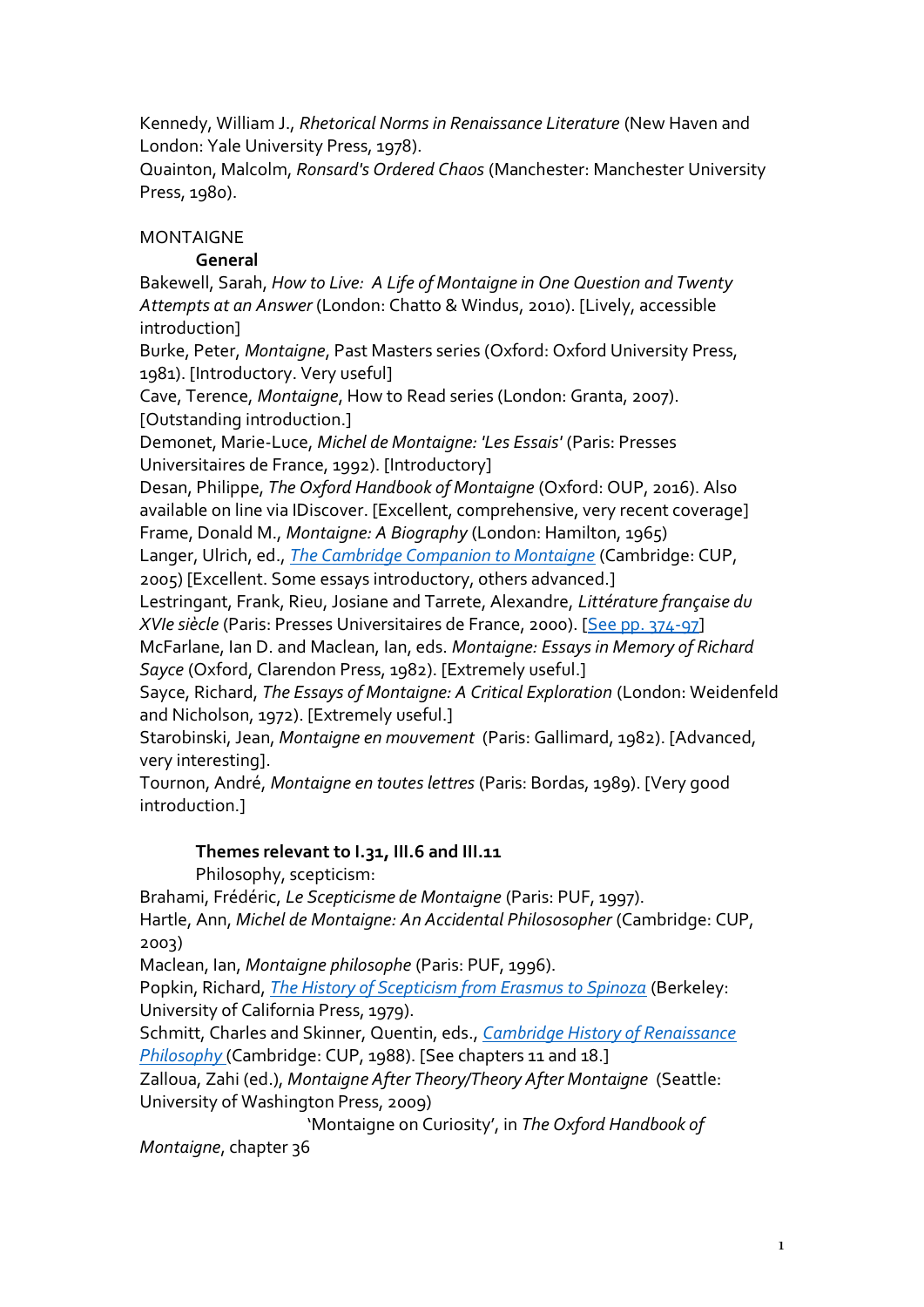**Ethics** 

Gauna, Max, *Montaigne and the Ethics of Compassion* (Lewiston, N. Y.: Edwin Mellen, 2000)

Guild, Elizabeth, *Unsettling Montaigne: Poetics, Ethics and Affect in the Essais and Other Writings* (London: D.S. Brewer, 2014), see esp, chapter 2

Quint, David, *Montaigne and the Quality of Mercy* (Princeton, N. J.: Princeton University Press, 1998), see esp. chapter 3

Reeser, Todd, *Moderating Masculinity in Early Modern Culture* (Chapell Hill: North Carolina Studies in the Romance Languages and Literatures, 2006)

The New World, the Cannibal

Certeau, M. de, 'Montaigne's 'Of Cannibals': The Savage 'I'', in *Heterologies: Discourse on the Other*, trans. B. Massumi (Minneapolis: University of Minnesota Press, 1986), 67-79

Conley, Tom, 'Montaigne on Alterity', in *The Oxford Handbook of Montaigne*, chapter 38

Desan, Philippe, *Montaigne, les cannibales et les conquistadores* (Paris: A.-G. Nizet, 1994)

Frisch, Andrea, 'Cannibalizing Experience in the *Essais*', in Zalloua, *Montaigne After Theory*, 180-201

Lestringant, Frank, *Le Cannibale: Grandeur et decadence* (Paris: Perrin, 1994)

*——Le Huguenot et le sauvage: l'Amérique et la controverse coloniale, en France, aux temps des Guerres de Religion* (Paris: Aux Amis de Livres, 1990)

Léry, Jean de, *Histoire d'un voyage faict en la terre du Brésil*, ed. F. Lestringant (Paris: Livre de poche, 1994)

Reiss, Timothy J., 'Montaigne, The New World, and Precolonialisms', in *The Oxford Handbook of Montaigne*, chapter 10

Romanowski, Sylvie, *Through Strangers' Eyes: Fictional Foreigners in the Old Regime* (West Lafayette Ind: Purdue University Press, 2005)

Smith, Paul J., 'Naked Indians, Trousered Gauls: Montaigne on Barbarism', in Maria Boletsi and Christian Moser (eds), *Barbarism Revisited: New Perspectives on an Old Concept* (Leiden: Brill, 2015), 105-12

# MOLIÈRE

## **General works on seventeenth-century drama**

Apostolides, Jean-Marie, *Le Prince sacrifié: théâtre et politique au temps de Louis XIV* (Paris: Les Editions de Minuit, 1985). [Advanced.] Bénichou, Paul, *Morales du grand siècle* (Paris: Gallimard, 1948). Lough, John, *Seventeenth-Century French Drama: the Background* (Oxford: Clarendon Press, 1979).

# **Theory of comedy**

Bakhtin, Mikhail, *Rabelais and his World*: see above, under 'Rabelais' [important for its general theory of laughter and the comic, very different from Bergson's]. Bergson, Henri, *Le Rire: essai sur la signification du comique* (Paris: Presses Universitaires de France, 1978 [first published 1900]).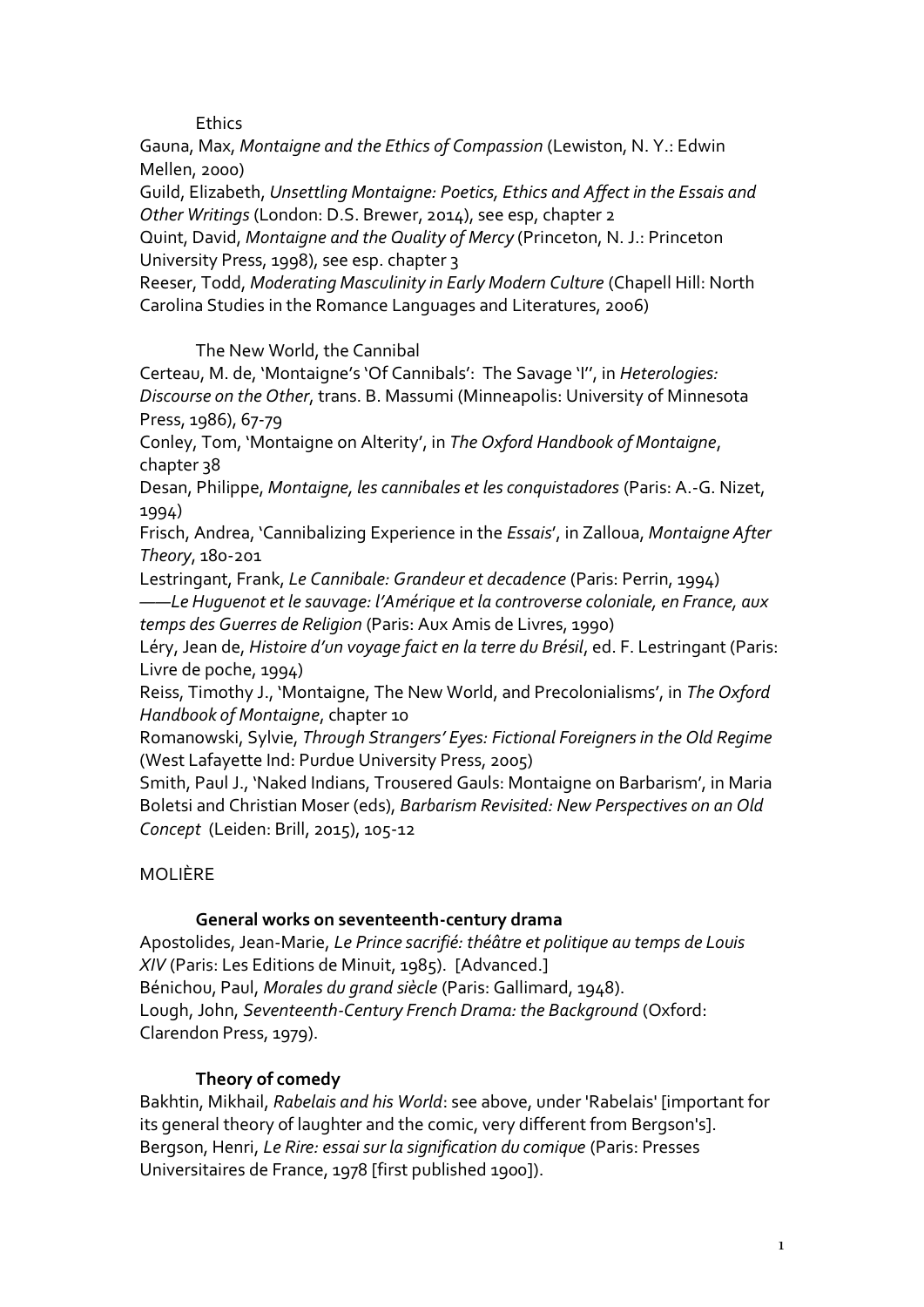Kern, Edith, *The Absolute Comic* (New York: Columbia University Press, 1980).

## **General works on Molière**

Bradby, David, and Andrew Calder, eds., *[The Cambridge Companion to](about:blank)  [Molière](about:blank)* (Cambridge: Cambridge University Press, 2006)

Calder, Andrew, *Molière: [The Theory and Practice of Comedy](about:blank)* (London: Athlone Press, 1993).

Dandrey, Patrick, *Molière ou l'esthétique du ridicule* (Paris: Klincksieck, 1992) Defaux, Gérard, *Molière, ou, Les métamorphoses du comique: de la comédie morale au triomphe de la folie*, French Forum monographs, 18 (Lexington, KY: French Forum, 1980).

Force, Pierre, *Molière, ou, Le prix des choses: morale, économie et comédie* (Paris: Nathan, 1994).

Gossman, Lionel, *Men and Masks: a study of Molière* (Baltimore, Md.: Johns Hopkins, 1963).

Guicharnaud, Jacques, *Molière, une aventure théâtrale* (Paris: Gallimard, 1989). Hawcroft, Michael, *[Molière: Reasoning with Fools](about:blank)* (Oxford: Oxford University Press, 2007).

Howarth, W. D., *Molière, a Playwright and his Audience* (Cambridge: Cambridge University Press, 1982).

Norman, Larry F., *The Public Mirror: Molière and theSocial Commerce of Depiction* (Chicago: University of Chicago Press, 1999).

See also the special edition of *Nottingham French Studies* (1994, ed. by S. Bamforth) on Molière.

## **Individual plays**

Ferreyrolles, Gérard, *Molière, 'Tartuffe'*, Études littéraires, 16 (Paris: Presses Universitaires de France, 1987).

Hall, Hugh Gaston, *Molière: 'Tartuffe'* (London : Edward Arnold, 1965). La Mothe Le Vayer, François de [attributed], *Lettre sur la comédie de l'imposteur* [an earlier version of *Le Tartuffe*], ed. by Robert McBride, Durham Modern Language Series, FT4 (Durham : University of Durham, 1994).

Prest, Julia, *Controversy in French Drama: Moliere's 'Tartuffe' and the Struggle for Influence* (New York: Palgrave Macmillan, 2014).

Broome, J. H., *Molière*: *'L'École des femmes' and 'Le Misanthrope'*, Critical Guides to French Texts, 18 (London: Grant & Cutler, 1982).

Parish, Richard, '*Le Misanthrope*: des raisonneurs aux rieurs', *[French Studies](about:blank)* 45 (1991) pp.17-35.

Whitton, David, *Molière: 'Le Bourgeois Gentilhomme'* (London: Grant & Cutler, 1992)

## RACINE

#### **General works on theatre and tragedy**

Bénichou, Paul, *Morales du grand siècle* (Paris: Gallimard, 1948).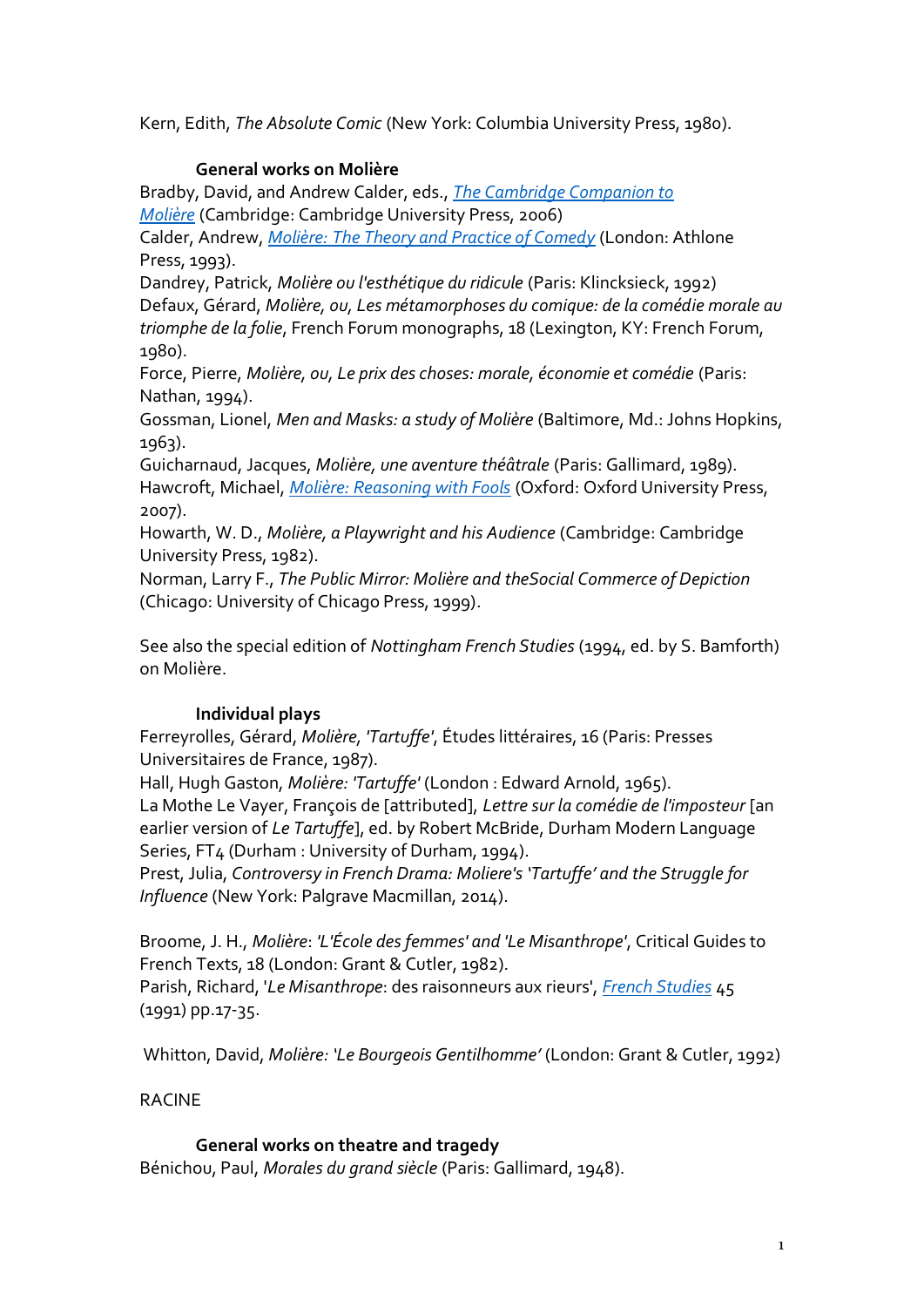Harris, Joseph, *[Inventing the Spectator: Subjectivity and the Theatrical Experience in](about:blank)  [Early Modern France](about:blank)* (Oxford: OUP, 2014). [Advanced.]

Howarth, William D., ed., *French Theatre in the Neo-Classical Era* (Cambridge: Cambridge University Press, 1997, 2008).

Lough, John, *Seventeenth-Century French Drama: the Background* (Oxford: Clarendon Press, 1979).

Truchet, Jacques, *La Tragédie classique en France* (Paris: Presses Universitaires Françaises, 1975).

Ubersfeld, Anne, *Lire le théâtre*, fourth edition (Paris: Messidor/Editions sociales, 1982)

## **General works on Racine**

Apostolidès, Jean-Marie, *Le Prince sacrifié: théâtre et politique au temps de Louis XIV* (Paris: Minuit, 1985). [Especially pp. 7-53, 90-101.] [Advanced.]

Barthes, Roland, *Sur Racine* (Paris: Seuil, 1963). [Advanced.]

Campbell, John, *Questioning Racinian Tragedy* (Chapel Hill: University of North Carolina Press, 2005).

France, Peter, *Racine's Rhetoric* (Oxford : Clarendon Press, 1965). [Reasonably introductory.]

Greenberg, Mitchell, *Subjectivity and Subjugation in Seventeenth-Century Drama and Prose: The Family Romance of French Classicism*(Cambridge: Cambridge University Press, 1992). [Advanced.]

Guyoy, Sylvaine, *Racine et le corps tragique* (Paris: PUF, 2014).

Hawcroft, Michael, *[Word as Action: Racine, Rhetoric, and Theatrical](about:blank)* 

*[Language](about:blank)* (Oxford : Clarendon Press, 1992).

Lapp, John C., *Aspects of Racinian Tragedy* (Toronto: University of Toronto Press, 1964) [first published 1955].

Maskell, David, *[Racine: A Theatrical Reading](about:blank)* (Oxford: Clarendon Press, 1991). Mourgues, Odette de, *Racine or the Triumph of Relevance* (Cambridge: Cambridge University Press, 1967). [Introductory.]

Parish, Richard, '"Un calme si funeste": some types of silence in Racine', *[French](about:blank)  [Studies](about:blank)*, 34 (1980), pp. 385-400.

Parish, Richard, *Racine: The Limits of Tragedy* (Paris: Papers on French Seventeenth Century Literature, 1993).

Phillips, Henry, *Racine: Language and Theatre* (Durham : University of Durham, 1994).

# **Individual plays**

France, Peter, *Jean Racine, 'Andromaque'*, Glasgow introductory guides to French literature, 16 (Glasgow: University of Glasgow, 1990). [Originally published by Edward Arnold, 1977 as *Racine: 'Andromaque'*.]

Harris, Joseph, and Nicholas Hammond (eds), *Racine's 'Andromaque': Absences and Displacements* (Leiden: Brill, 2019) [Also available as ebook.]

Campbell, J., *Racine: 'Britannicus'*, Critical Guides to French Texts, 81 (London: Grant & Cutler, 1990).

Supple, J.J., *Racine: 'Bérénice'*, Critical Guides to French Texts, 57 (London: Grant & Cutler, 1987).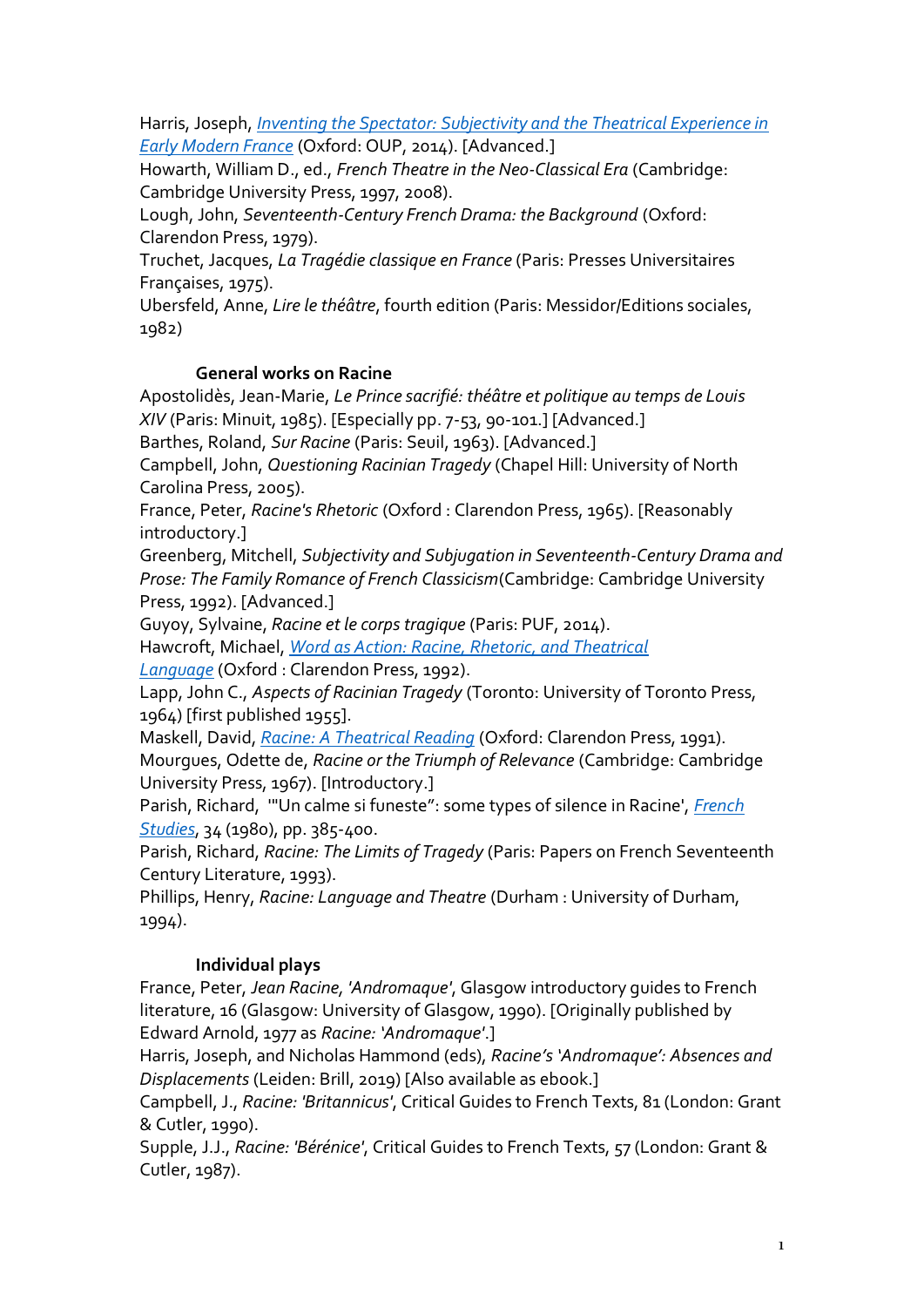## PASCAL

## **General**

Davidson, Hugh, *Blaise Pascal* (Boston: Twayne Publishers, 1983).

Hammond, Nicholas (ed.), *[The Cambridge Companion to Pascal](about:blank)* (Cambridge: Cambridge University Press, 2003).

Krailsheimer, Alban, *Pascal*, Past Masters (Oxford: Oxford University Press, 1980). [Introductory.]

Sellier, Philippe, *Pascal et saint Augustin*, 2nd edn (Paris: Albin Michel, 1995). [Essential for an understanding of Pascal's religious ideas.]

# **The** *Pensées*

Carraud, Vincent, *Pascal et la philosophie* (Paris: Presses Universitaires de France, 1992).

—— *Pascal: Des connaissances naturelles à l'étude de l'homme* (Paris: Vrin, 2007). Cruickshank, John, *Pascal: 'Pensées'*, Critical Guides to French Texts, 24 (London: Grant & Cutler, 1999).

Gouhier, Henri, *Blaise Pascal: conversion et apologétique* (Paris: Vrin, 1986). Hammond, Nicholas, *[Playing with Truth: Language and the Human Condition in](about:blank)  [Pascal's 'Pensées'](about:blank)* (Oxford: Clarendon Press, 1994).

Hammond, Nicholas, *Playing with Truth: Language and the Human Condition in Pascal's Pensées* (Oxford: Clarendon Press, 1994.

Hunter, Graeme, *Pascal the Philosopher: an Introduction* (Toronto, Buffalo, London: University of Toronto Press, 2013).

Le Guern, Marie-Rose and Michel, *Les Pensées de Pascal: de l'anthropologie à la théologie* (Paris: Larousse, 1972).

Lyons, John, *Before Imagination: Embodied Thought from Montaigne to Rousseau* (Stanford: Stanford University Press, 2006).

Marin, Louis, 'Pascal: [text, author, discourse ...',](about:blank#page_scan_tab_contents) *Yale French Studies*, 52 (1975), pp. 129-51.

Pugh, Anthony J., *The Composition of Pascal's Apologia* (Toronto: University of Toronto Press, 1984).

Melzer, Sara, *Discourses of the Fall* (Berkeley: University of California Press, 1986). Mesnard, Jean, *Les Pensées de Pascal* (Paris: SEDES, 1993, first published 1976). Michon, Hélène, *L'Ordre du cœur: philosophie, théologie et mystique dans les*  'Pensées' de Pascal (Paris: Honoré Champion, 2007 [1<sup>st</sup> publ. 1996]).

Moriarty, Michael, *Pascal: Reasoning and Belief* (Oxford: Oxford University Press, 2020).

Norman, Buford, *Portraits of Thought: Knowledge, Methods and Styles in Pascal* (Columbus: Ohio State University Press, 1988).

Thirouin, Laurent, *Pascal ou le défaut d'une droite méthode: lecture des 'Pensées' selon leur ordre* (Paris: Honoré Champion, 2015).

Topliss, Patricia, *The rhetoric of Pascal : a study of his art of persuasion in the Provinciales and the Penseés* (Leicester: Leicester University Press, 1966).

Wetsel, David, *Pascal and Disbelief: Catechesis and Conversion in the 'Pensées'*  (Washington: Catholic University of America Press, 1994).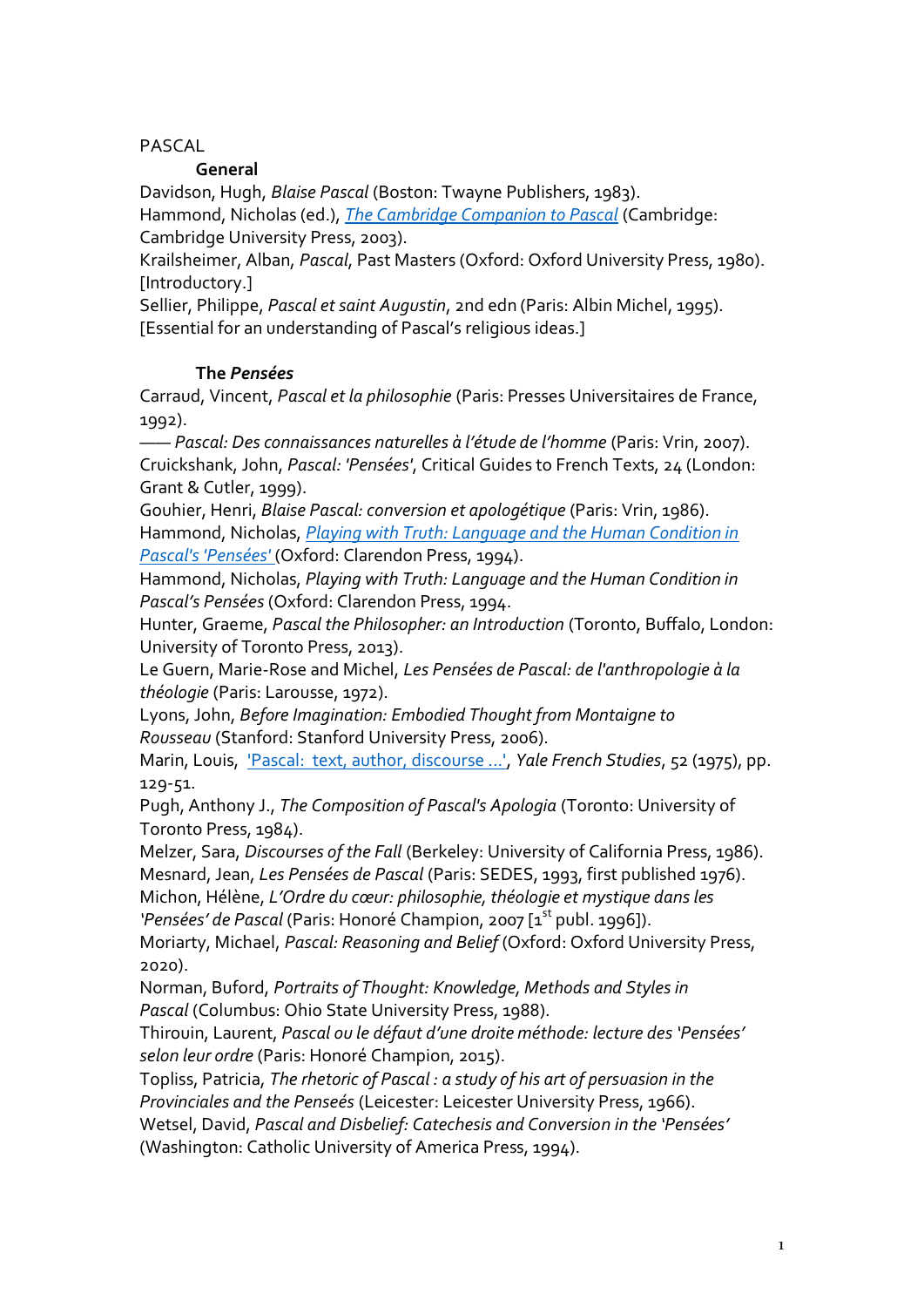#### **Jansenism**

Bénichou, Paul, *Morales du grand siècle* (Paris: Gallimard, 1948). [pp. 121-213.] Briggs, Robin, *Early Modern France, 1560-1715* (Oxford: Oxford University Press, 1977). [\[Chapter 4](about:blank) (especially pp. 183-92).]

Cognet, Louis, *Le Jansénisme* (Paris: Presses Universitaires de France, 1961). Kostroun, Daniella, *Feminism, Absolutism, and Jansenism: Louis XIV and the Port-Royal Nuns* (New York: CUP, 2011)

Moriarty, Michael, *Early Modern French Thought: The Age of Suspicion* (Oxford: Oxford University Press, 2003), ch. 2 (pp. 18-49)

Phillips, Henry, *[Church and Culture in 17th-Century France](about:blank)* (Cambridge: Cambridge University Press, 1997).

Sedgwick, Alexander, *Jansenism in Seventeenth-Century France: Voices from the Wilderness* (Charlottesville: University Press of Virginia, 1977).

Mme de LAFAYETTE

Bayley, Peter, ['Fixed Form and Varied Function: Reflexions on the Language of](about:blank)  [French Classicism',](about:blank) *Seventeenth-Century French Studies*, 6 (1984), pp.6-21. Campbell, John, *Questions of Interpretation in 'La Princesse de Clèves'*, (Amsterdam: Rodopi, 1986).

Campbell, John, 'Round Up the Usual Suspects: The Search for an Ideology in La Princesse de Clèves', *[French Studies](about:blank)*, 60:4 (October 2006), pp. 437-52.

Francillon, Roger, *L'Œuvre romanesque de Mme de Lafayette* (Paris: Corti, 1973). Green, Anne, *Privileged Anonymity: the Writings of Madame de Lafayette* (Oxford: Legenda, 1996).

Henry, Patrick, ed., *An Inimitable Example: the Case for the 'Princesse de Clèves'*, (Washington, D.C.: Catholic University of America Press, 1992). [Contains some important essays.]

Kaps, Helen Karen, *Moral Perspective in 'La Princesse de Clèves'* (Eugene, Oregon: University of Oregon Books, 1968).

Lever, Maurice, *Le roman français au XVIIe siècle* (Paris: Presses universitaires de France, 1981).

Lyons, John D., 'Narrative, Interpretation and Paradox: La Princesse de Clèves', *Romanic Review,* 72 (1981), pp. 383-400.

Moriarty, Michael, 'Discourse and the Body in *La Princesse de Clèves*', *Paragraph*, 10 (1987), 65-86.

Niderst, Alain, *La princesse de Clèves: le roman paradoxal* (Paris: Larousse, 1977). Pingaud, Bernard, *Madame de Lafayette par elle-même* (Paris: Seuil, 1959). Rousset, Jean, *Forme et signification* (Paris: Corti, 1962). [See ['La Princesse de Clèves'](about:blank), pp. 17- 44.]

Scott, J. W., *Madame de Lafayette: 'La Princesse de Clèves'*, *Critical Guides to French Texts*, 26 (London: Grant & Cutler, 1997). [Introductory.]

Scott, J.W., 'The Digressions of La Princesse de Clèves', *[French Studies](about:blank)*, 11 (1957), pp.315-22.

Woshinsky, Barbara, *['La Princesse de Clèves': the Tension of Elegance](about:blank)* (The Hague: Mouton, 1973).